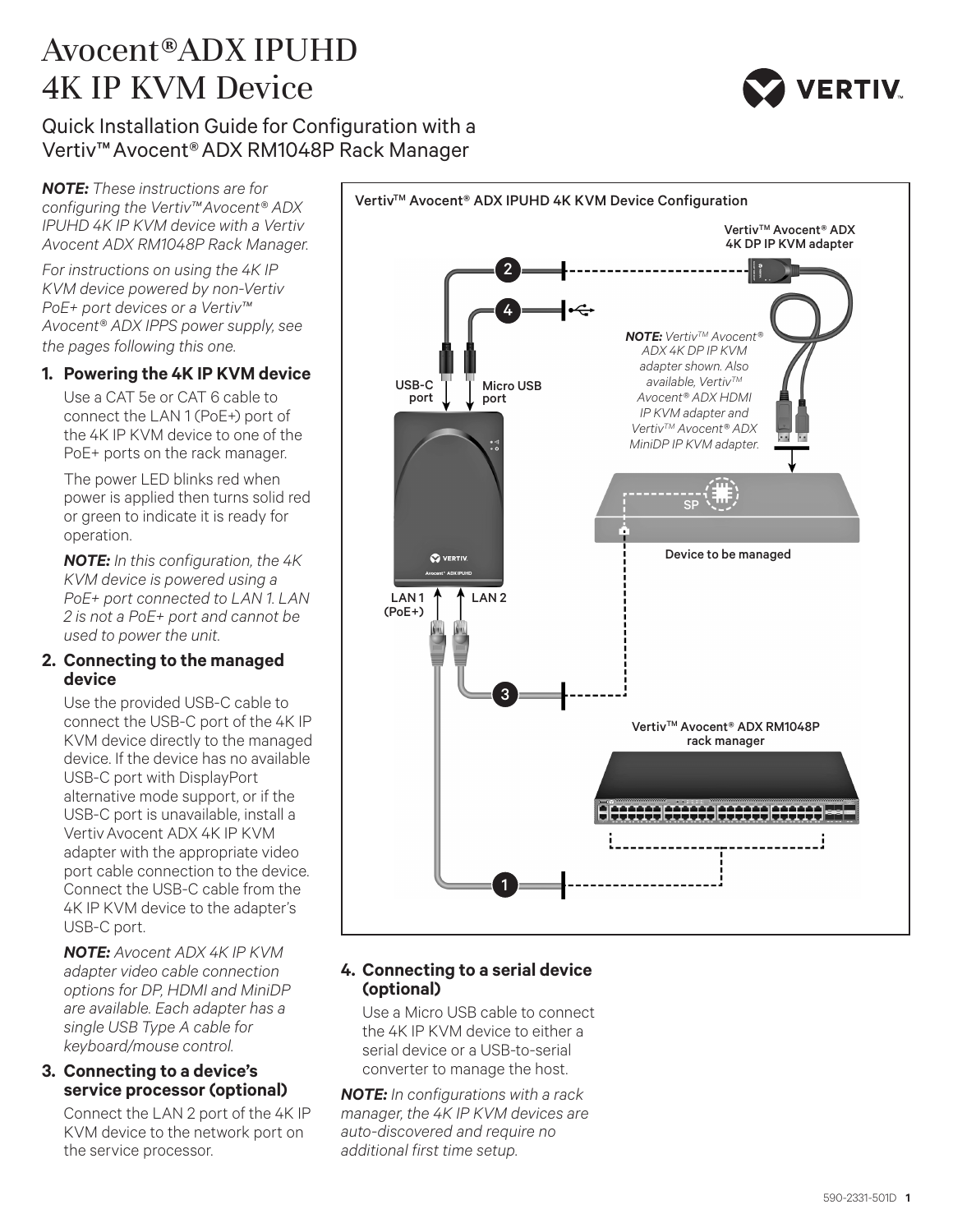# Avocent®ADX IPUHD 4K IP KVM Device

## Quick Installation Guide for Configuration With Other Devices or Power Supplies

*NOTE: These instructions are for configuring a Vertiv™ Avocent® ADX IPUHD 4K IP KVM device powered by either a Vertiv™ Avocent® ADX IPPS power supply or by a device connected via a Power over Ethernet Plus (PoE+) port.*

## **1. Powering the 4K IP KVM device**

The 4K IP KVM device may be powered by either a Vertiv Avocent ADX IPPS power supply or by connecting the 4K IP KVM device to a powered network switch (via a PoE+ port). If you are using a network switch to power your 4K IP KVM device, proceed to step 2.

To power the 4K IP KVM device with the IPPS power supply, insert the appropriate end of the power supply into the DC power port of the 4K IP KVM device and plug the other end into an appropriate power source. The power LED blinks red when power is applied, then turns solid red or green to indicate it is ready for operation.

*NOTE: Each IPPS power supply can support two 4K IP KVM devices.* 

## **2. Connecting to a network switch**

Use a CAT 5e or CAT 6 cable to connect the LAN 1 port of the 4K IP KVM device to a port on your network switch or device.

*NOTE: If following the PoE configuration, the port you connect to must be the PoE+ port on your network switch/device. The 4K IP KVM device requires an 802.3 Type 2 (30W) PoE+ port.*

## **3. Connecting to the managed device**

Use the provided USB-C cable to connect the USB-C port of the 4K IP KVM device directly to the managed device. If the device has no available USB-C port with DisplayPort alternative mode support, or if the USB-C port is unavailable, install a Vertiv Avocent ADX 4K IP KVM



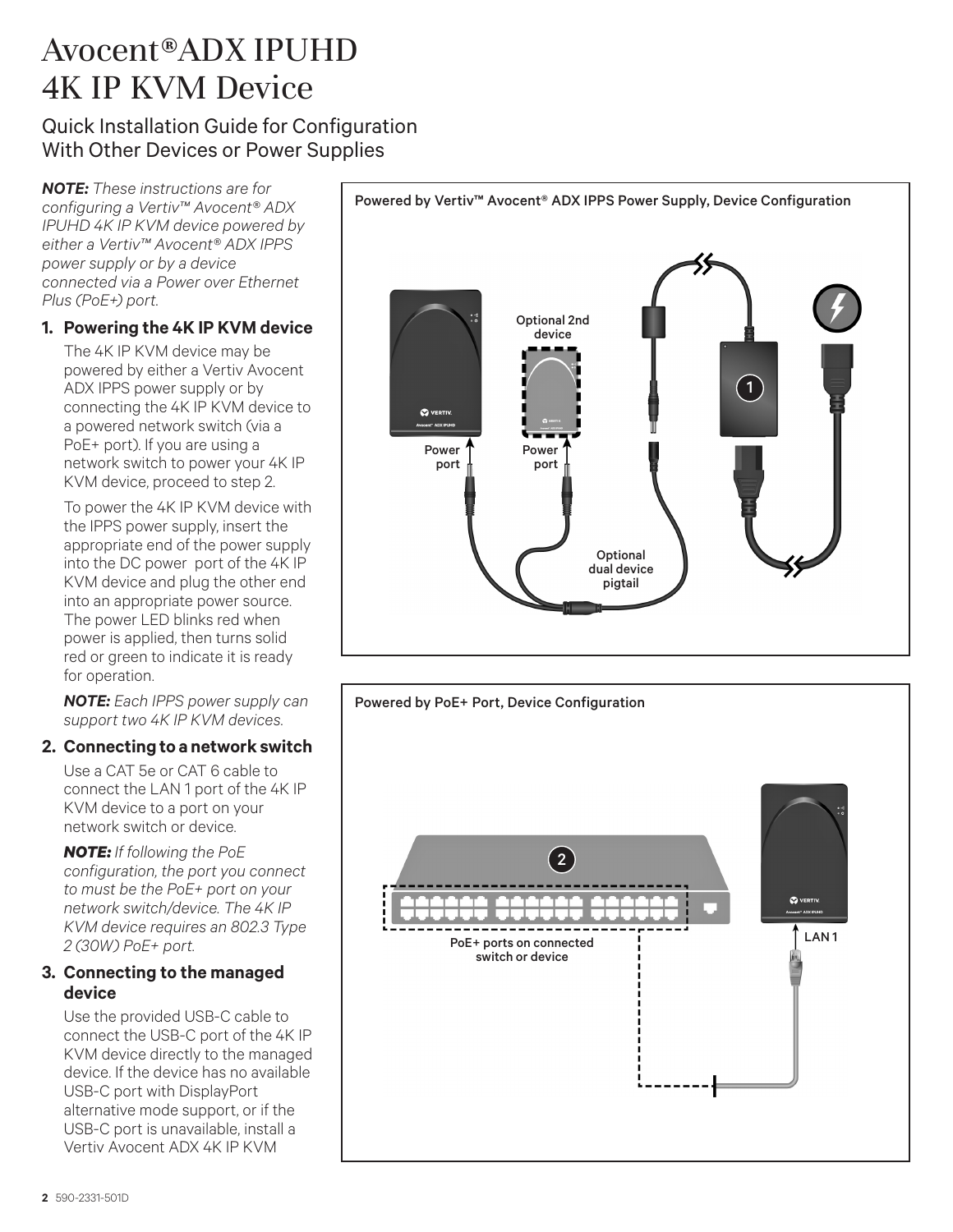

port cable connection to the device. Connect the USB-C cable from the 4K IP KVM device to the adapter's USB-C port.

*NOTE: Avocent ADX 4K IP KVM adapter video cable connection options for DP, HDMI and MiniDP are available. Each adapter has a single USB Type A cable for keyboard/mouse control.*

### **4. Connecting to a device's service processor (optional)**

Connect the LAN 2 port of the 4K IP KVM device to the network port on the service processor.

### **5. Connecting to a serial device (optional)**

Use a Micro USB cable to connect the 4K IP KVM device to a serial device or a USB-to-serial converter to manage the host.

## **First time setup of the 4K IP KVM device**

By default, a DHCP server on the network assigns an IP address to the 4K IP KVM device. Get that IP address from the DHCP server and enter it into https://<IPaddr> to connect to its web UI.

If the assigned IP address is unknown, follow one of these two steps:

*NOTE: The computer you are connecting must have a minimum of Windows 10 installed or have the Bonjour protocol installed (by default on Mac-OS computers).*

a) Connect another computer to the same local network to which the 4K IP KVM device is connected. OR

b) Connect a micro USB cable from the 4K IP KVM device's micro USB port to another computer.

*NOTE: Ensure that a new USB-NIC network interface was created automatically on the computer.*